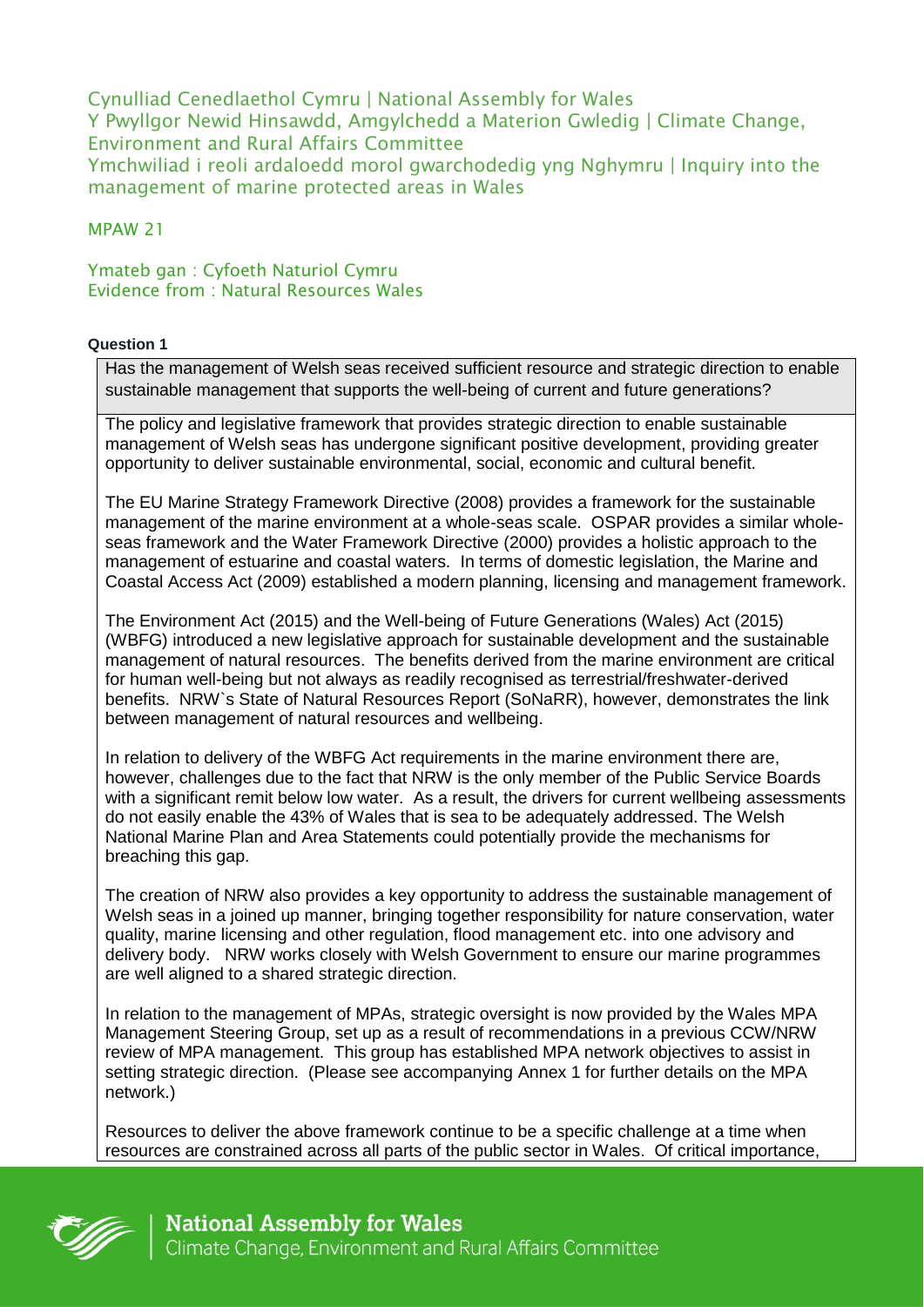therefore, is the need to work in collaboration with Welsh Government and other partners to inform decisions on prioritisation of both work programmes and allocation of resources. For NRW, improving the condition of the network of MPAs through effective management continues to be a key priority in our marine programme and we are committed to working with Welsh Government and partners to achieve this aim.

In summary, whilst the current management regime provides the tools for sustainable management of the marine environment, there remain delivery challenges in relation to resources and prioritisation, and also the application of new legislation in the marine environment.

#### **Question 2**

How should Area Statements, to be developed by Natural Resources Wales, cover Welsh seas? *(For example should the sea adjoining each welsh Local Authority be included in its Area Statement, or should the marine environment be considered separately in one or more marine Area Statements?)* 

NRW is currently engaging with stakeholders to develop our thinking on establishing a process for producing Area Statements (AS). This includes considering the most appropriate spatial scale to develop ASs across Wales, including the marine environment. We await the publication of the National Natural Resources Policy in March 2017 before we finalise our approach.

There are differences between land and marine ecosystems and related management regimes that need to be recognised and may lead to ASs being developed differently for the marine environment to support sustainable management of marine resources. For example, the scale at which marine ecosystems function, and the dynamic and interconnected nature of the environment is very different to that on land. In addition, the planning, management, use and ownership of the marine environment is fundamentally different, with ownership of the sea bed largely lying with a single owner, The Crown Estate, and responsibility for the planning and management of Welsh marine resources lying predominantly with Welsh Government and, in some cases, with UK Government. On land we consider the plans prepared by Public Services Boards and Local and National Park Planning Authorities will have a particularly important role in informing and being informed by ASs, although the role of these authorities will be proportionally less for the marine environment (see also question 1).

For different issues affecting the sustainable management of marine resources there will be a mix of land and marine based solutions at both national and local scales that draw on a variety of planning and management regimes.

For these reasons set out above, we currently foresee the need for overlapping boundaries between a single marine AS that sits alongside, and integrates with, a number of terrestrial AS that also look out to sea providing catchment to coast management approaches. This would enable issues to be dealt with at the appropriate scale and working with the relevant stakeholders and management authorities.

The spatial relationship between marine and terrestrial planning systems and natural resource management regime across land, shore and sea, is illustrated in the diagram in Figure 1, over leaf.

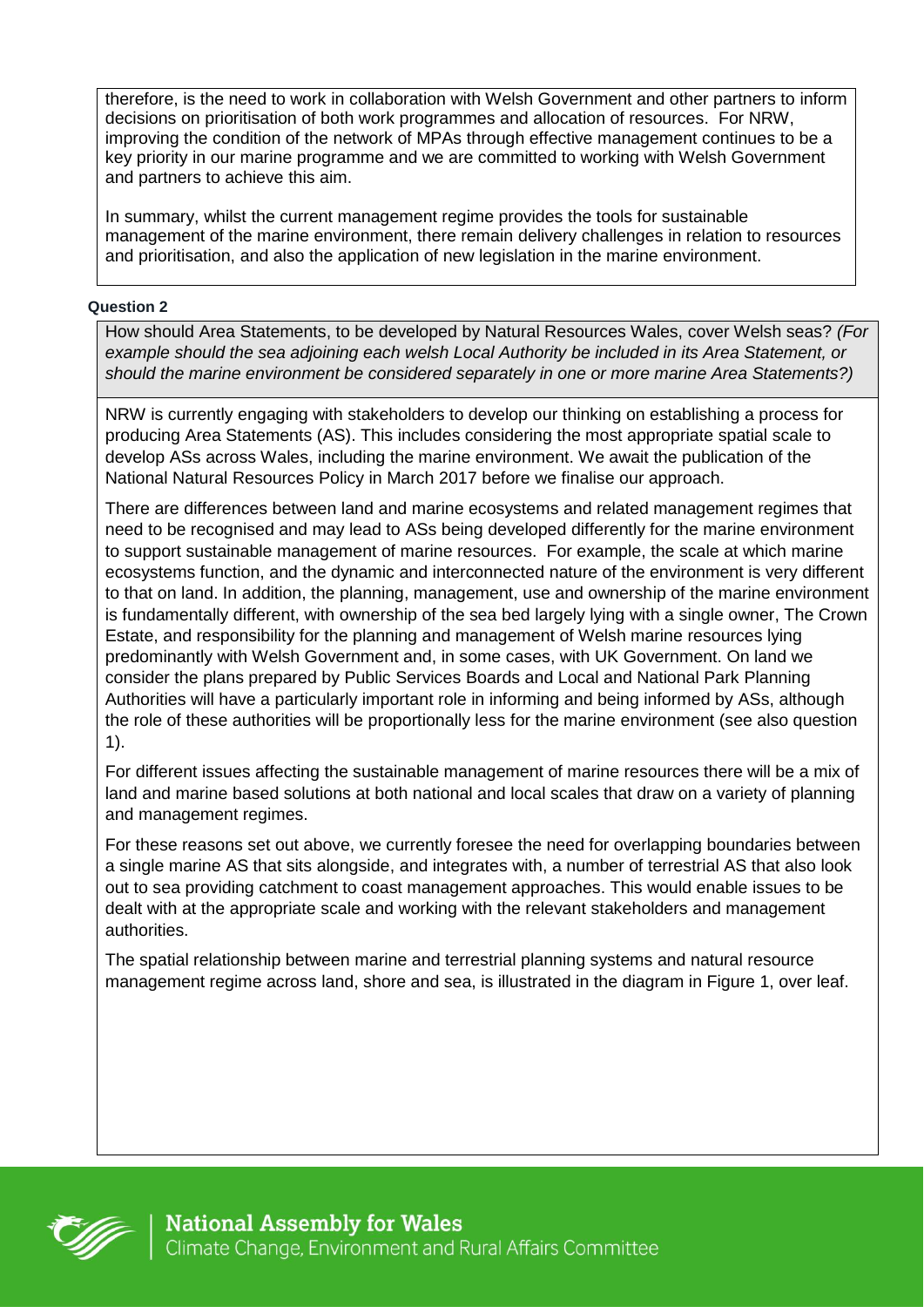|  | $12h$ m                    | Low water | <b>High water</b>                        |
|--|----------------------------|-----------|------------------------------------------|
|  | UK Marine Policy Statement |           |                                          |
|  |                            |           | <b>Natural Resources Policy</b>          |
|  | Welsh National Marine Plan |           | National Development Framework           |
|  |                            |           | <b>Planning Policy Wales</b>             |
|  | Marine Area Statement      |           | <b>Terrestrial Area Statement</b>        |
|  |                            |           | <b>Terrestrial Area Statement</b>        |
|  |                            |           | <b>Terrestrial Area Statement</b>        |
|  |                            |           | <b>Strategic/Local Development Plans</b> |

**Figure 1. Spatial relationship between marine and terrestrial planning systems and natural resource management regime across land, shore and sea to 12 nm and the midline.**

#### **Question 3**

How well are Wales' MPAs currently being managed?

*(This can include aspects such as the condition of sites, staffing to deliver management, surveillance and enforcement activities and the data on the extent of activities taking place in MPAs)* 

The overall purpose of MPA management is to achieve and sustain favourable condition of the features and sites; this in turn has an impact on the health and functioning of the whole marine environment.

No single organisation has responsibility for management of MPAs in Wales. Management is a shared responsibility with the management of the different types of MPAs directly influenced by their associated legislative frameworks.

NRW has a range of statutory functions relevant to MPA management including statutory advice (local and national), evidence, regulation, flood risk management and incident response. Although not always "visible", much of the management of protected sites is carried out through dealing with the impacts of licensable activities which are regulated through licensing and permitting processes (e.g. Habitats Regulation Assessments processes, consents and marine licences). There are, however, activities that may impact on MPAs that are not regulated for which other management approaches are needed.

We have a number of sources of information on how sites should be managed and how well we are doing in Wales:

 **Conservation objectives** are contained in management plans for all European marine sites (EMS) in Wales.

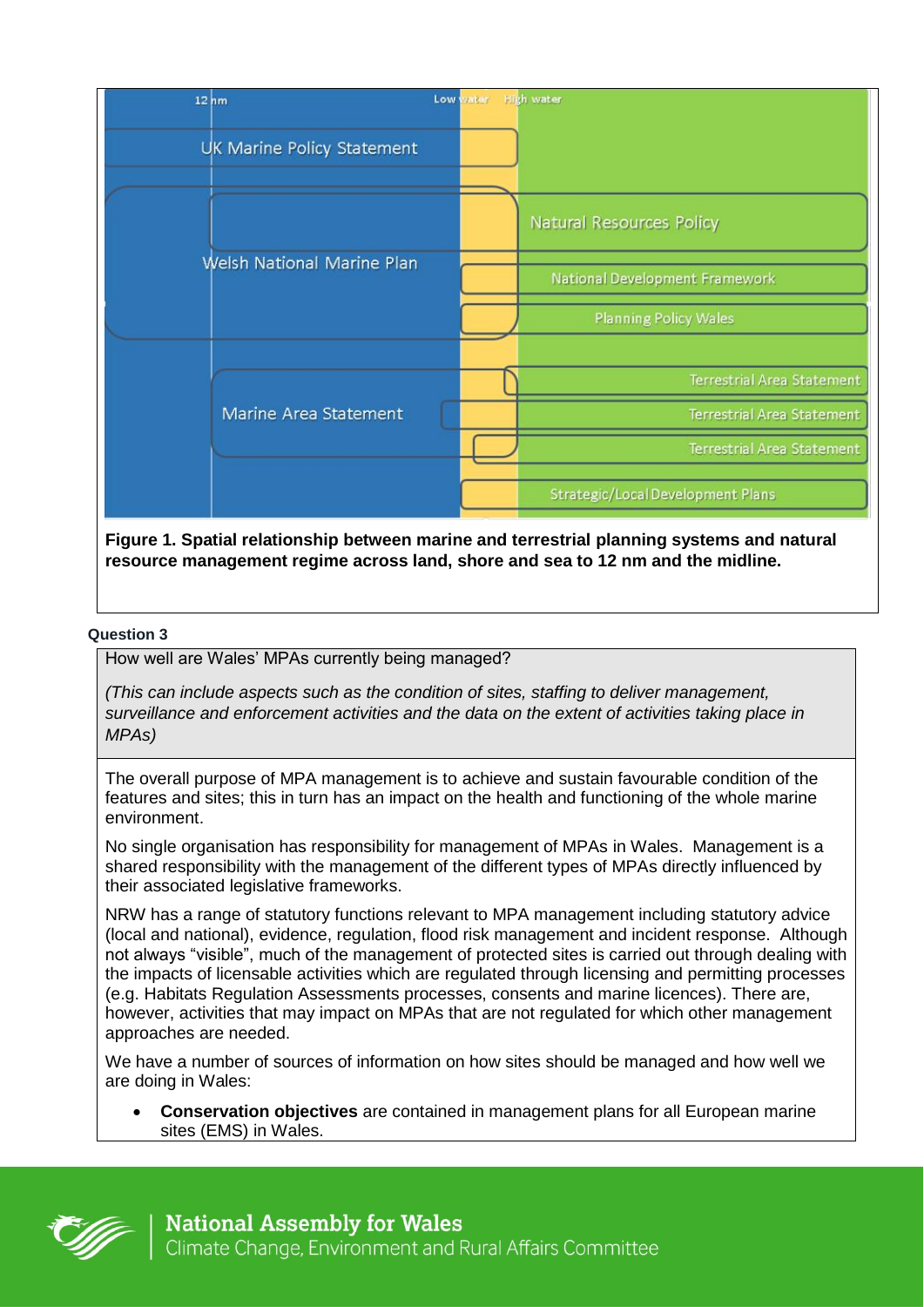- **Priority pressures, threats and actions** have been identified through NRW's LIFE N2K Project (completed in 2015). The current NRW MPA Condition Improvement Project is focussed on taking forward the actions arising from the LIFE N2K project that NRW believe will have most impact on the condition of our network of sites. This includes a combination of network-wide and local site specific actions (see accompanying Annex 2 for more information).
- **Current condition of network of sites** is variable, as is evidence on the relationship between some activities and site condition. NRW is currently engaged in the production of a full suite of indicative reports on site condition for all our European marine sites, and these will be published in summer 2017.
- In 2016 all EMS in Wales were assessed for their **management effectiveness** as part of a very high-level assessment of the management of MPA across the whole of the OSPAR network. All Welsh sites were assessed at a level of '**partial**' in the overall assessment, which reflects the fact that some management mechanisms are in place but there is still progress to be made variably across the network. This result was in line with other sites across the UK. This information has fed into an OSPAR wide report which will be published later in 2017 (see accompanying Annex 3 for more information).

There are many projects currently underway, or planned, at a national and local scale that directly address effective management of Welsh MPAs, examples include:

- Welsh Assessing Fisheries Activities Project
- Potential coastal and marine recreation project (currently applying for funding)
- Marine litter projects in Pen Llyn a'r Sarnau & Cardigan Bay SACs
- Porthdinllaen Seagrass Project (restoration of seagrass habitat)
- Gwynedd marine code (focussed on sustainable recreation)
- Installation of visitor moorings in Pembrokeshire Marine SAC to protect vulnerable habitats
- Impacts of bait digging project in the Gann in Pembrokeshire Marine SAC

Further details on the above initiatives can be provided on request.

In summary, management of Welsh MPAs is generally effective where activities are regulated but challenges remain in terms of (a) evidence to understand causal impacts on site condition and appropriate management responses, (b) development of tools to manage currently unregulated activities and (c) prioritisation of resources to tackle management issues.

### **Question 4**

## **What are the key issues affecting the effective management of multiuse MPAs?**

All MPAs in Wales are multi-use sites and a shared responsibility between a number of management authorities. There are a number of issues affecting the effective management of multi-use MPAs.

### *Threats and pressures*

As part of the LIFE N2K project (completed in 2015), NRW staff and EMS officers (with input from other stakeholders and partners) determined the pressures and threats affecting the condition of features in EMS and identified the actions required to address them. Subsequent work has identified five key work areas (not presented in any order of impact):

- access and recreation
- marine fisheries
- invasive species
- water management and issues, and
- pollution and waste.



**National Assembly for Wales** Climate Change, Environment and Rural Affairs Committee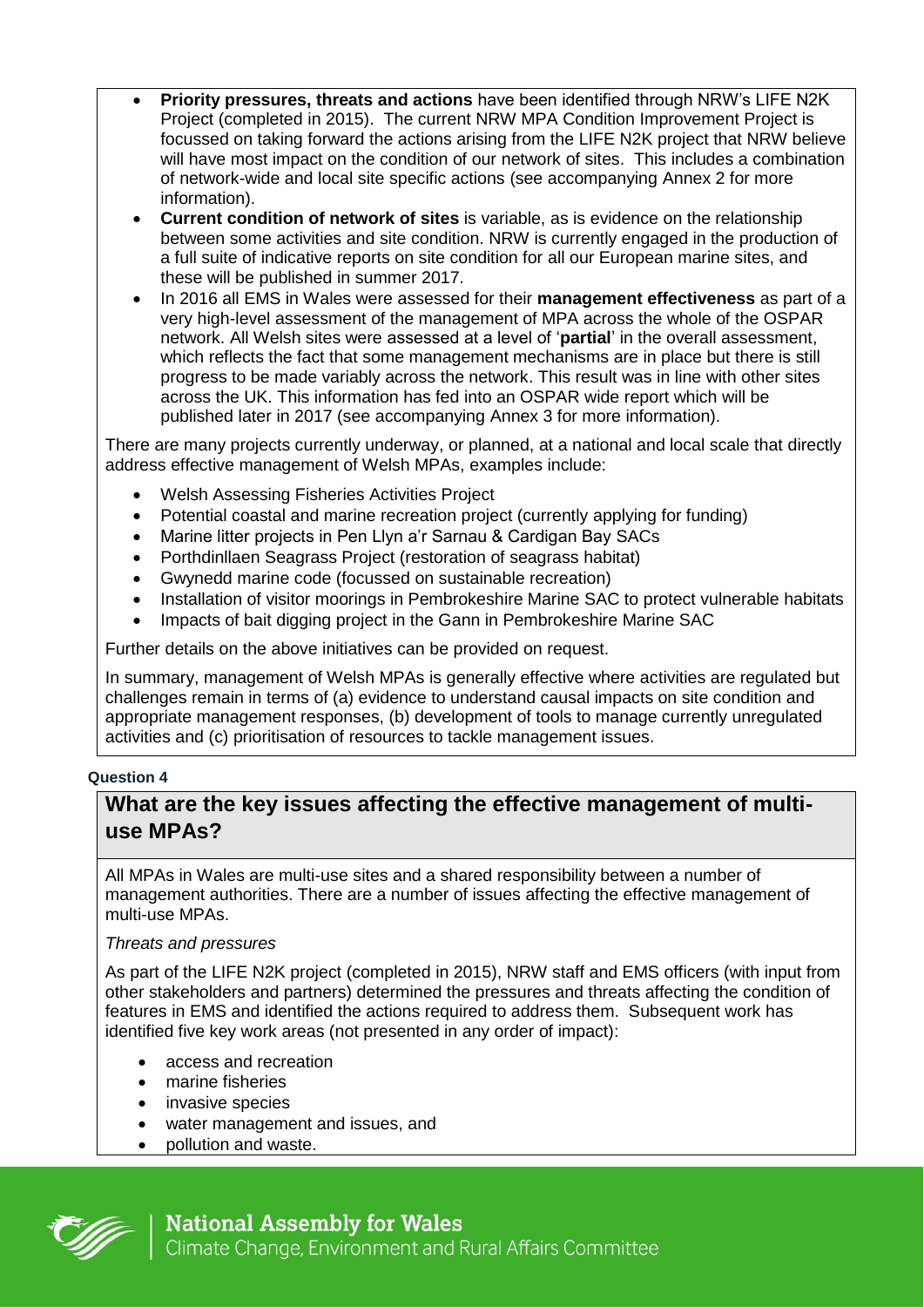Many of the actions identified in the LIFE N2K Project were "investigation" actions that detail a need to gather evidence and develop a better understanding of the extent and potential severity of impacts on N2K features which can then be used to create management measures that will move features towards favourable condition and sustainable management.

NRW has put in place the MPA Condition Improvement Project to prioritise and take forward actions that can deliver tangible benefits in terms of improvement in feature condition for these key issues (see Annex 2 for further details on the LIFE N2K and MPA Condition Improvement Projects).

#### *Resources*

The marine environment is a technically challenging and expensive environment in which to work, and hence it can be resource-intensive to collect evidence to inform management and also to coordinate and implement management action. The number of organisations with a responsibility for MPA management can mean that it is also resource-intensive to tackle mixed-responsibility issues.

### *Responsibility for MPA management*

There is no single organisation responsible for managing our MPAs (see also Question 3); MPAs are managed by placing duties and responsibilities on organisations that have a role in the marine environment. These are generally known as management authorities. The different types of legislation and duties can lead to confusion or lack of understanding of an organisation's responsibilities.

#### *New technologies*

A particular challenge is posed by new technologies in the marine environment, e.g. new renewable energy technology like tidal stream devices and tidal lagoons. These create new issues that are difficult to assess, such as loss of habitat or impact on mobile species such as fish, birds and mammals. A proportionate risk-based approach is needed via the regulatory process, steered by the Welsh National Marine Plan and a marine Area Statement, to support sustainable development of these new sectors, whist ensuring that MPAs are not adversely affected.

#### **Question 5**

Do existing Welsh MPAs currently provide the right protection for the conservation of Welsh marine biodiversity?

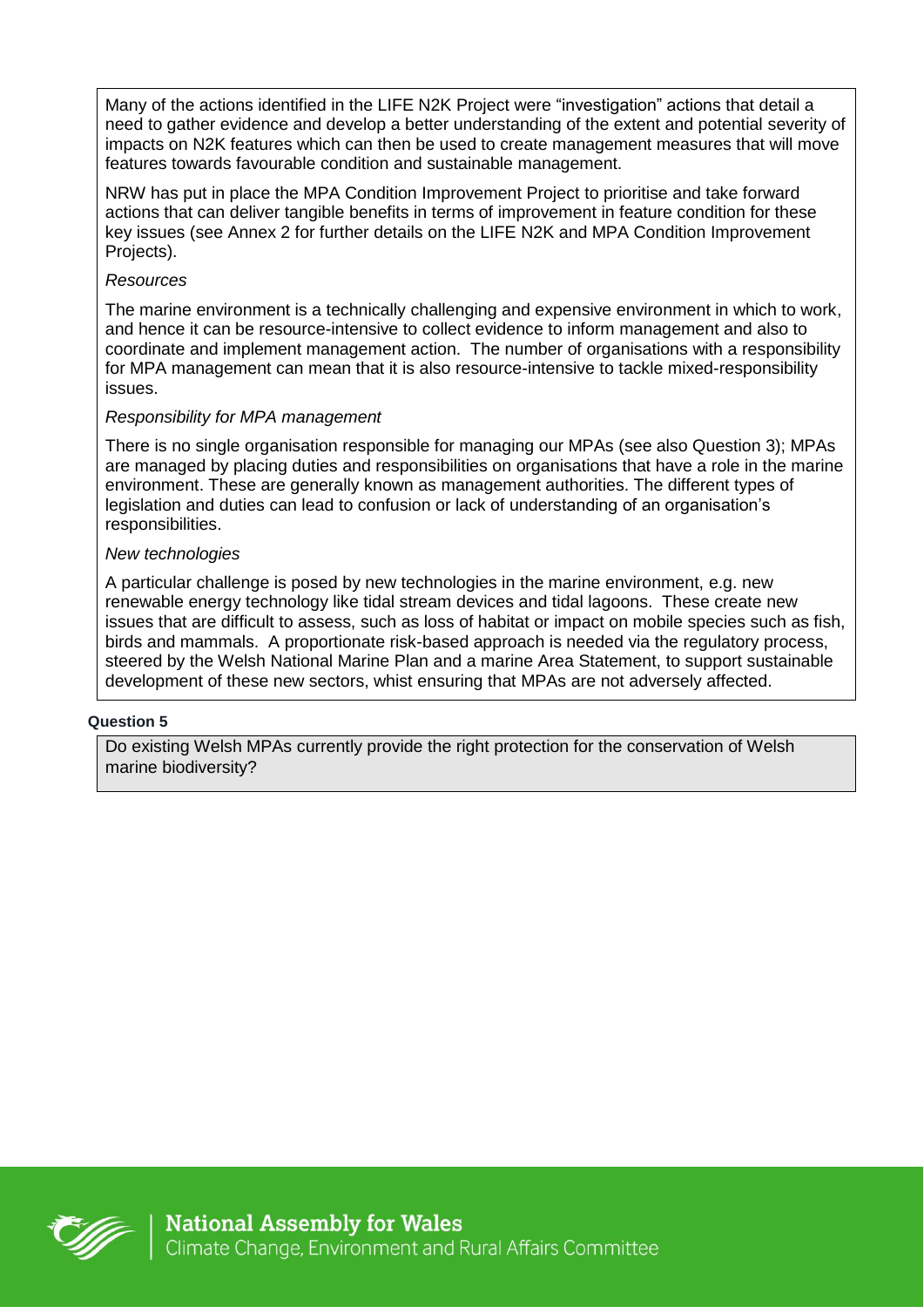The Welsh MPA network is a key tool for delivering conservation of Welsh marine biodiversity alongside the new biodiversity duty in the Environment Act. Recent work has assessed how well the MPA network protects the range of marine biodiversity in Wales; to achieve this Welsh Government commissioned JNCC, with technical support from NRW, to undertake an analysis of the ecological coherence of the network of Welsh MPAs.

Using principles adopted by the UK government, the analysis assessed the range, resilience, proportion and connectivity of 22 broadscale habitats, 19 habitats of conservation importance, and 15 sessile and limited mobility species of conservation importance. It specifically assessed whether MPAs with similar habitat types are no more than 80km apart, and that they include at least:

- 10% of each broadscale habitat
- 2 replicates of each broadscale habitat
- 3 replicates of each habitat or species of conservation importance

The analysis found that Welsh MPAs make a substantial contribution towards an ecologically coherent network and hence makes a significant contribution to the conservation of marine biodiversity in Welsh waters and wider biogeographic seas. There are only a few incidences where the targets listed above have not been met for all biodiversity features assessed and these are predominantly for offshore features. Work is due to commence this year on how best to address these shortfalls to ensure a fully ecologically coherent MPA network. Further details of this gap analysis are contained in the accompanying Annex 4.

The identification of features in MPAs is only one step; effective management and monitoring is also needed to ensure appropriate conservation measures are in place.

Beyond MPAs, mechanisms to support the wider conservation and sustainable management of marine biodiversity exist through the Marine Strategy Framework Directive, Welsh National Marine Plan (in draft) and Environment Act, including Area Statements. NRW's State of Natural Resources report (SoNARR) published in 2016 also identifies pressures and opportunities for the sustainable management of all natural resources. Key opportunities identified for sustainable management of marine natural resources include managed realignment at the coast, and a plan led (via the Welsh National Marine Plan) and integrated approach to management of marine activities with specific opportunities for sustainable growth in certain sectors (**[SoNaRR link](https://naturalresources.wales/our-evidence-and-reports/the-state-of-natural-resources-report-assessment-of-the-sustainable-management-of-natural-resources/?lang=en)**).

### **Question 6**

What lessons can be learnt from current MPA management activity in Wales (including designation, implementation and enforcement)?

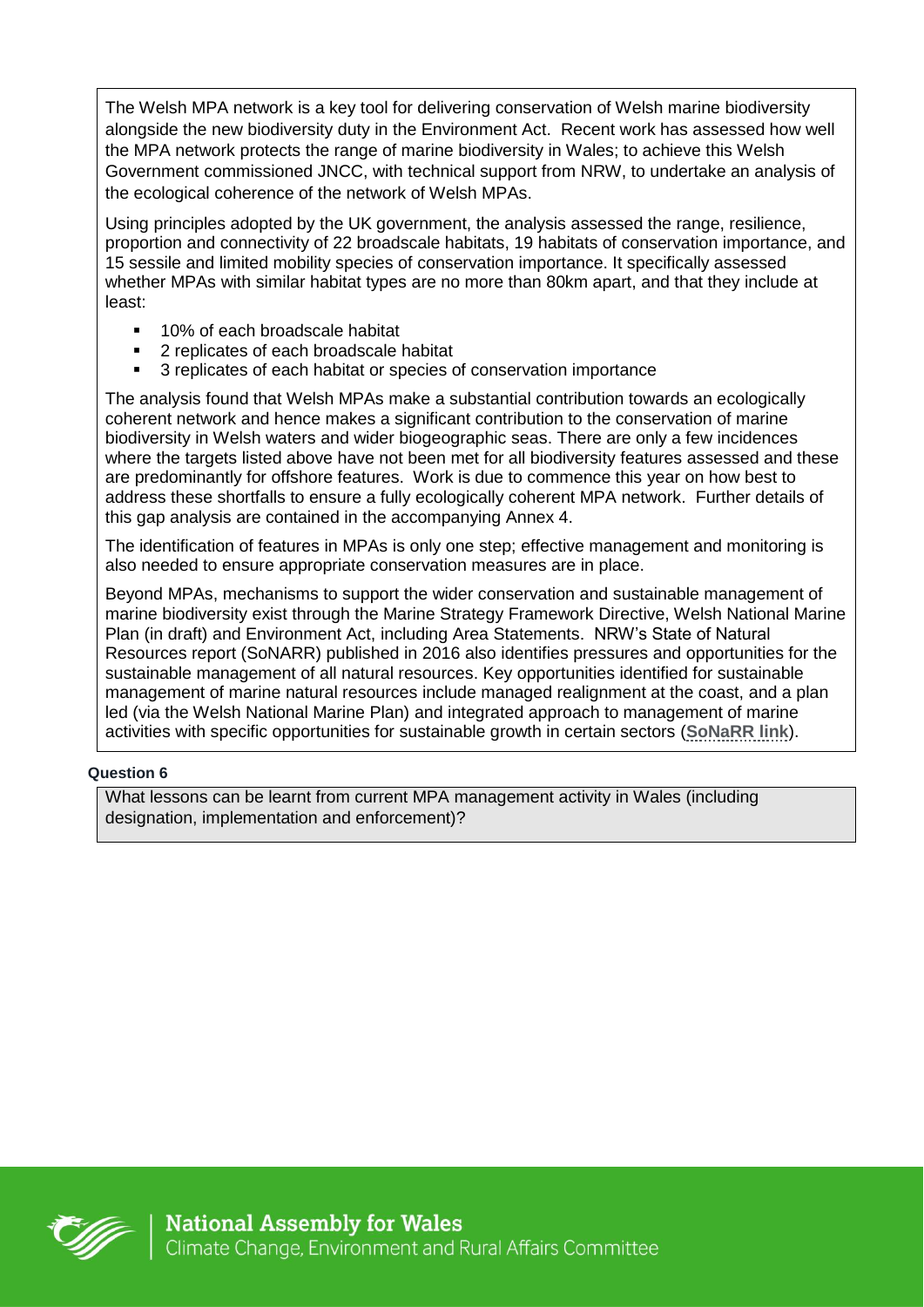There are a number of lessons to be learnt from the last ten years of MPA designation and management activity. In summary the key messages are that :

- management activity needs to be at the appropriate scale;
- stakeholders and management authorities need to be actively engaged; and
- available resources need to be prioritised to areas of greatest need / impact.

The ways of working in the WBFG Act provide a framework to apply to MPA management, and include: integration, long-term, prevention, inclusion and collaboration.

Further detail on specific lessons are provided below:

- The need for good public engagement, both locally and nationally, is key to MPA management, with strong clear transparent messages and open dialogue. Early, active engagement on the possible new SACs for harbour porpoise created an open dialogue with stakeholders, locally and nationally, and ensured people were well-informed once the consultation commenced and potential issues were readily resolved.
- It is important that management is carried out at the **appropriate scale**. For example, local problems should be dealt with at the local level, whilst cross-site issues should be dealt with across the network allowing for efficiency of scale and also consistency of approach for national organisations engaged in using or manging multiple sites.
- With diminishing resources across the public sector, a difficult lesson has been that it is not possible to pursue all management action that could improve site condition. **Prioritisation of action**, such as that being undertaken through NRW's MPA Condition Improvement Project, is increasingly necessary to ensure we can have a positive impact on issues that have the greatest impact on the condition of our MPAs.
- The benefit of **collaboration** across sites is also seen in the recent harbour porpoise SAC consultation. Site identification was carried out, conservation objectives were developed, and consultation was synchronised, at a UK scale. For wide-ranging mobile species such as harbour porpoise, cooperation and consistency of approach to designation is of benefit to stakeholders and managers and also to the conservation of the species.
- **Engagement with management authorities** is also critical to effective MPA management. Following a review of management in 2013 Welsh Government established a Wales MPA management steering group. This group provides a steer on the management of the MPA network in Wales against a suit of network objectives supported by recent work on the roles and responsibilities of MPA management authorities.
- **Enforcement** is challenging in the marine environment and a number of activities that have the potential to impact on the condition of MPAs are unregulated. In some areas, such as Skomer MCZ, local "policing" is effective, but further offshore enforcement is more challenging and prioritisation of resources and joint working is needed in this area as with other areas of MPA management.

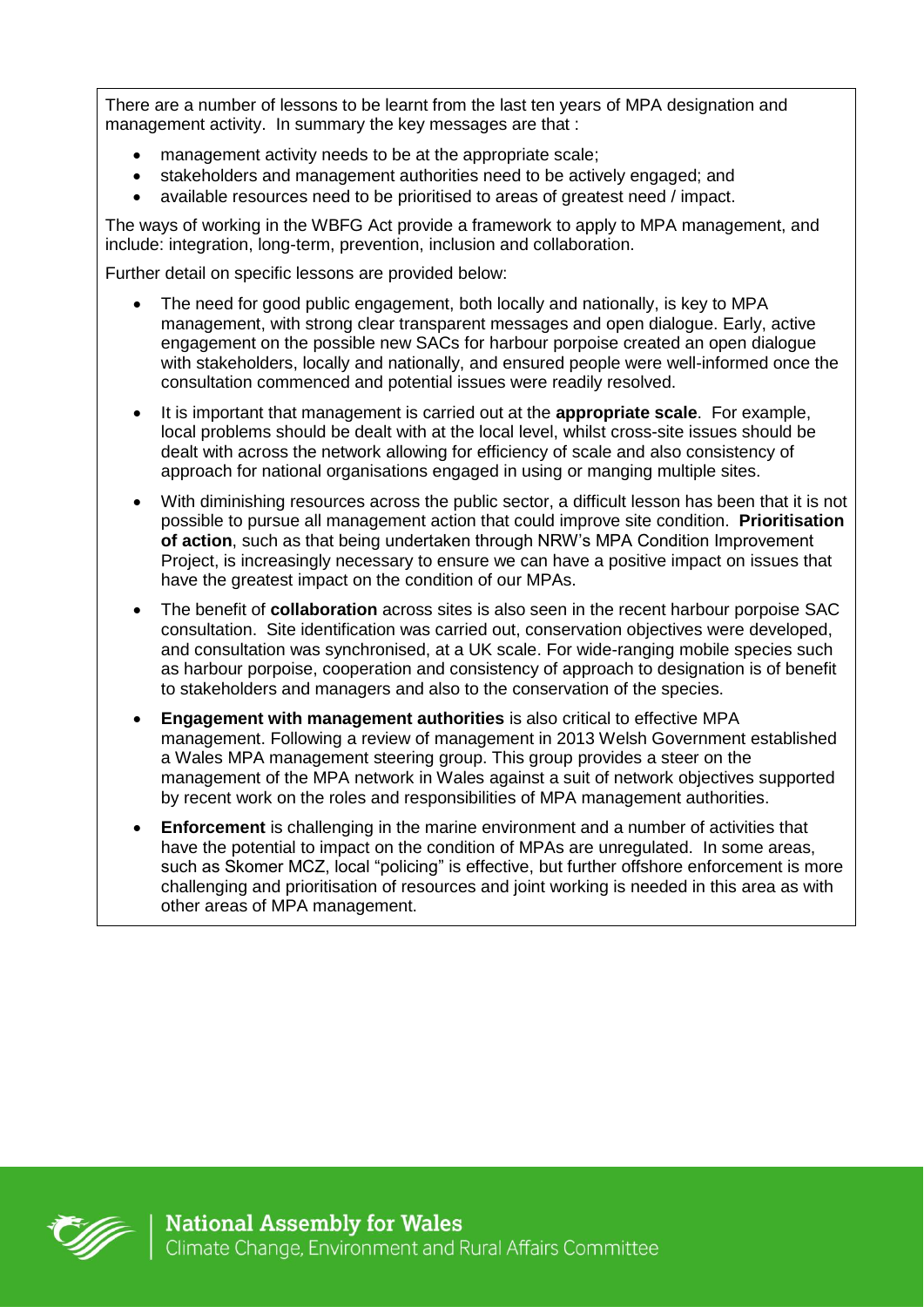#### **Question 7**

Are there MPA examples or practices elsewhere that Wales can learn from?

MPAs are managed in similar ways across the world focussing on protecting the features contained within the site and managing any potentially damaging activities. How exactly the sites are managed depends on the underpinning legislation.

Some examples of management from outside Wales that offer direct and indirect opportunities to learn from include:

- 1. In France, a single agency was set up to manage MPAs and the wider marine environment across France, providing central coordination and prioritisation of effort. Whilst we do not have such an organisation in Wales, there are lessons to be learnt from the **effectiveness of a central coordination approach** and **focussed commitment from a single organisation/body**.
- 2. In Denmark management of protected areas makes no distinction between terrestrial or marine sites; all are managed in the same way using the same legislation and management planning. There may be **more we can learn from how terrestrial sites are managed** in Wales, the UK and elsewhere.
- 3. In Australia the Great Barrier Reef is managed by the Great Barrier Reef Marine Park Authority (GBPMPA). The GBR like Welsh MPAs is multi-use but it is carefully planned with sophisticated **zonation** and a **25 year long-term marine plan**. The zonation creates **different level of protection based on the vulnerability of the habitats and species**; an approach in keeping with the recommendations from the Wales MCZ task and Finish Group. Tourism is very important with a **tourist tax** paid by all people using the park which is used by the GBPMPA to run the park.
- 4. New Zealand have created a network of MPAs which includes 44 marine reserves established in areas that contain underwater scenery, natural features, or marine life whose distinctive or typical nature it is considered in the national interest to conserve. This echoes the zoned approach Australia where **different approaches to protection are taken across the network creating a mosaic of different uses and social, economic and environmental benefits**.
- 5. The designation of the MPAs around the Isle of Man has been a key element in a package of measures aimed at providing a stable, successful and sustainable Manx scallop fishery. Progress has been achieved as a result of the **collaborative working** between all parties involved who have recognised the benefits for conservation purposes and also to commercial fishing by protecting spawning areas and nursery grounds for commercial fish and shellfish.

#### **Question 8**

The majority of Wales' MPAs are designated under the EU Habitats Directive. How should the Welsh Government's approach to MPA management take account of the UK's decision to leave the European Union?

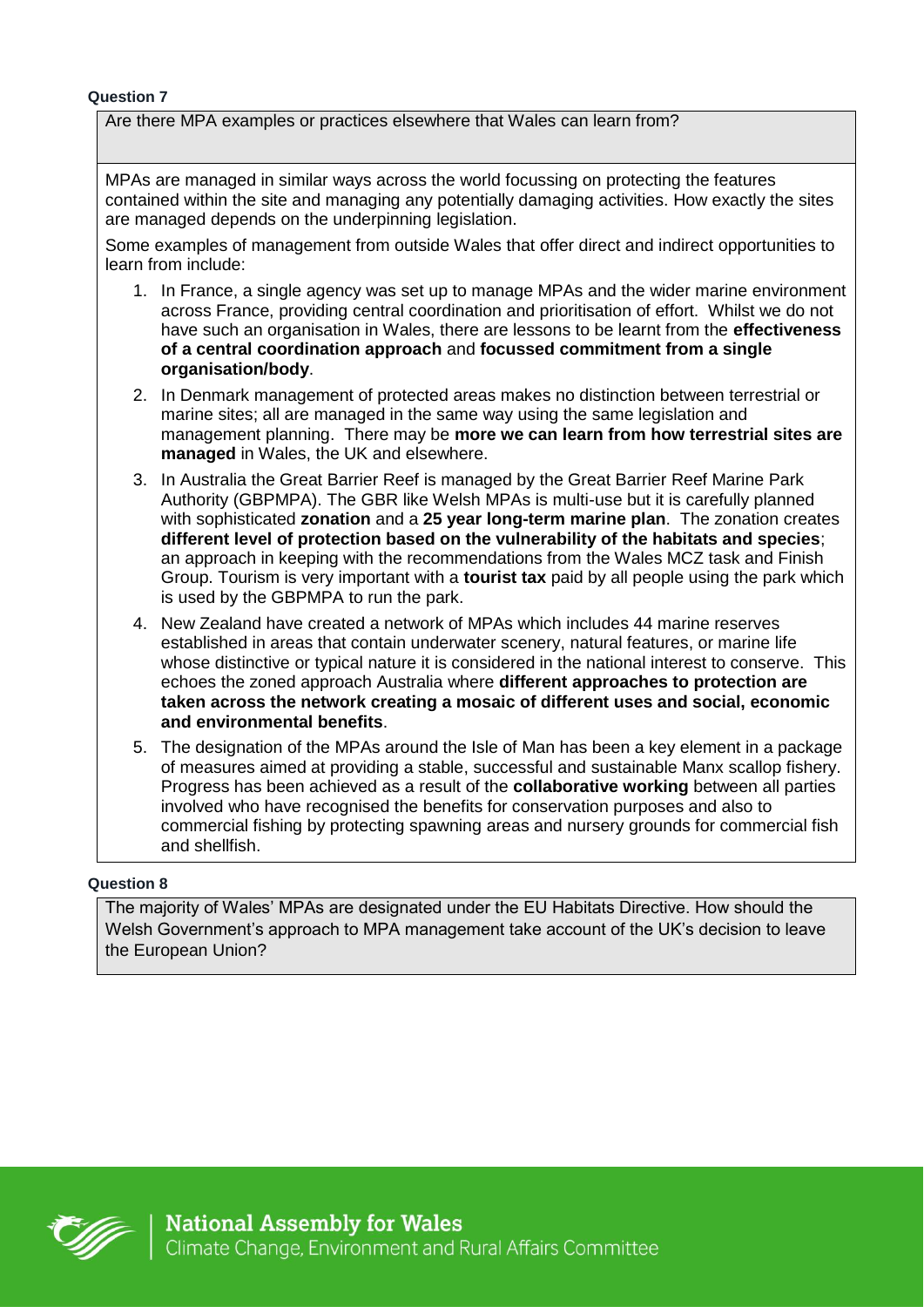The current legislative framework for MPAs provides the necessary tools for securing an ecologically coherent and well manged network. As noted in the response to other answers, various challenges around implementation of these measures remain but broadly the existing framework is fit for purpose. In exiting the EU, consistency and certainty will be important to ensure continued progress towards effective management of the network of MPAs as well as securing the network of sites that are predominantly created via EU Directives. Allied to this, exiting the EU should not result in any lowering of environmental standards/quality.

In Wales we will benefit from strong domestic legislation that supports sustainable management of MPAs, including the Marine and Coastal Access Act, Environment Act and WBFG Act. The WBFG ways of working, the primary purpose of SMNR, and the new integrated management frameworks provided by the Welsh National Marine Plan and Area Statements, collectively provide a key opportunity to enhance the sustainable management of MPAs and the wider marine environment. Legislative change post EU should maximise the opportunities the above legislation offers.

As the Common Fisheries Policy is not underpinned by domestic legislation this will be one area where careful consideration is needed to ensure a sustainable management framework is put in place.

Exiting the EU will clearly present challenges for the management of MPAs given the predominance of EU derived legislation currently underpinning the management regime for MPAs. However, there is also an opportunity, if carefully planned, to allow even further integration of existing management regimes together with the key domestic legislation referred to above, to create a stronger regime for the sustainable management of MPAs and marine natural resources.

### **Question 9**

If you had to make one recommendation to the Welsh Government from all the points you have made, what would that recommendation be? (250 words)

As previously mentioned, management of Welsh MPAs is generally effective where activities are regulated but challenges remain for the sustainable management of our MPAs, including:

- (a) Effective prioritisation of resources to tackle key management issues/impacts.
- (b) Evidence to understand causal impacts on site condition and appropriate management responses
- (c) Development of tools to manage currently unregulated activities.

Some management issues require a network-wide approach to management, and others require a local solution. Increasingly, the Welsh National Marine Plan and Area Statements should provide the framework for improving the management of Welsh MPAs.

**NRW therefore recommends a strong focus on prioritised and collaborative action to improve site and network condition**, at the appropriate scale, focussing on action that can deliver the greatest benefits for sustainable management of marine natural resources and wellbeing, now and in the future.

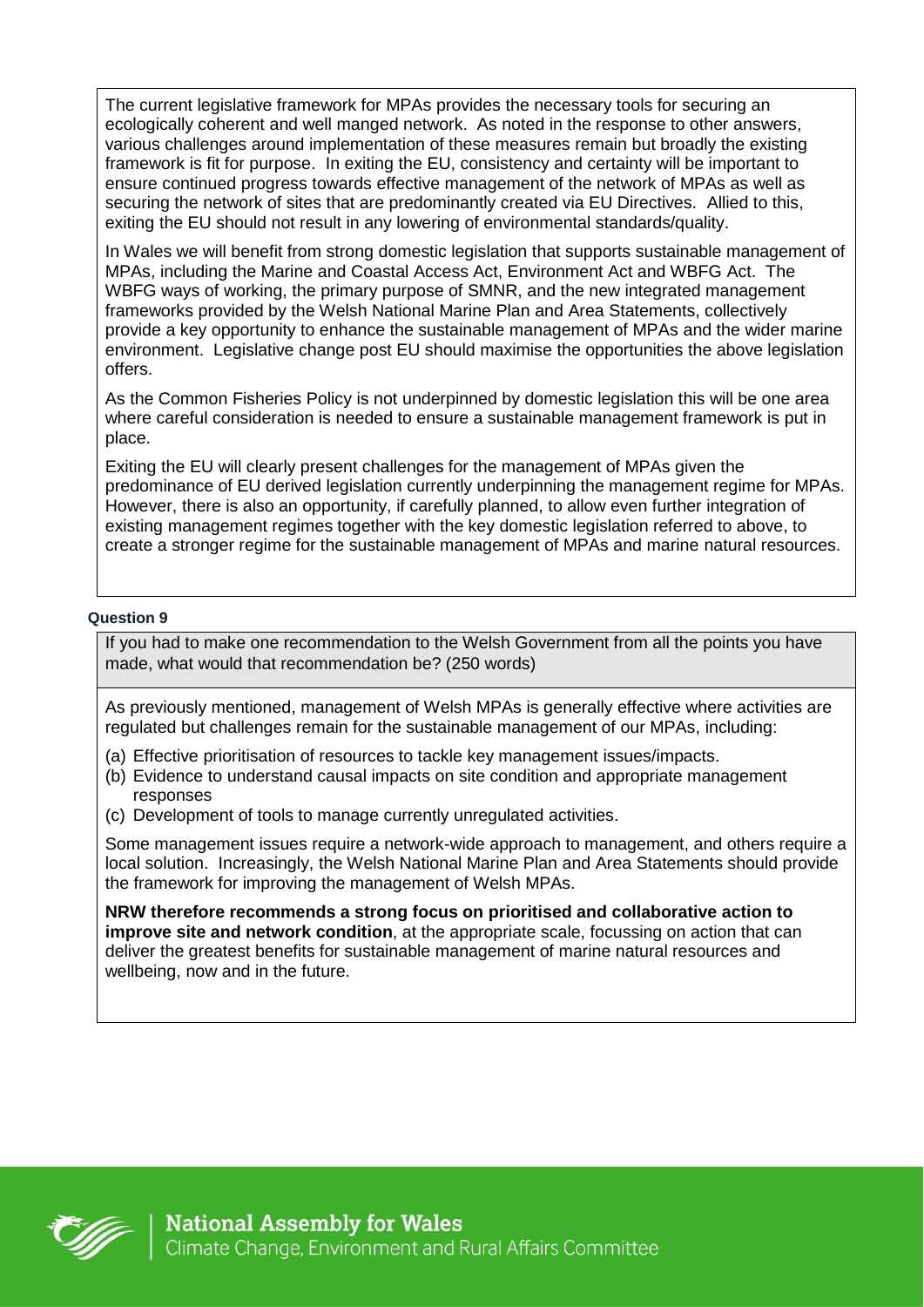#### **Question 10**

Do you have any other comments or issues you wish to raise that have not been covered by the specific questions? (250 words)

#### *MPA management cycle*

In working towards ongoing improvement of MPA management, it is helpful to understand that management of MPAs, ideally, follows a simple cycle, as set out below. Each of the stages are important to successful management and the it is clearly a "cycle" rather than a linear process:



**Figure 2. MPA Management cycle (OSPAR)**

All elements of the above cycle require resourcing for the aim of securing and sustaining effective MPA managing to be realised. It may take multiple cycles of the above to achieve favourable condition of a site and the wider network, especially given the time it may take for changes in the marine environment to be identified or effected. In applying the cycle, the emphasis should be on delivering **outcomes** for site and network condition, rather than creating resource-intensive **process**.

In Wales, all steps of the above cycle are addressed to some degree, but NRW advises that the current priorities are:

- "Control pressures" putting in place measures to secure effective, sustainable management (we are currently addressing this through the MPA Condition Improvement Project and a variety of local initiatives)
- "Assess progress" Assessing and understanding condition of sites to inform management objectives and action (we are currently addressing a key aspect of this through the development of a full suite of indicative site condition reports)

A clear steer to support the above will help (a) prioritise resources (b) encourage collaborative management and (c) bring about improvements in MPA management in Wales that will benefit the sustainable management of the wider environment and wellbeing of current and future generations.

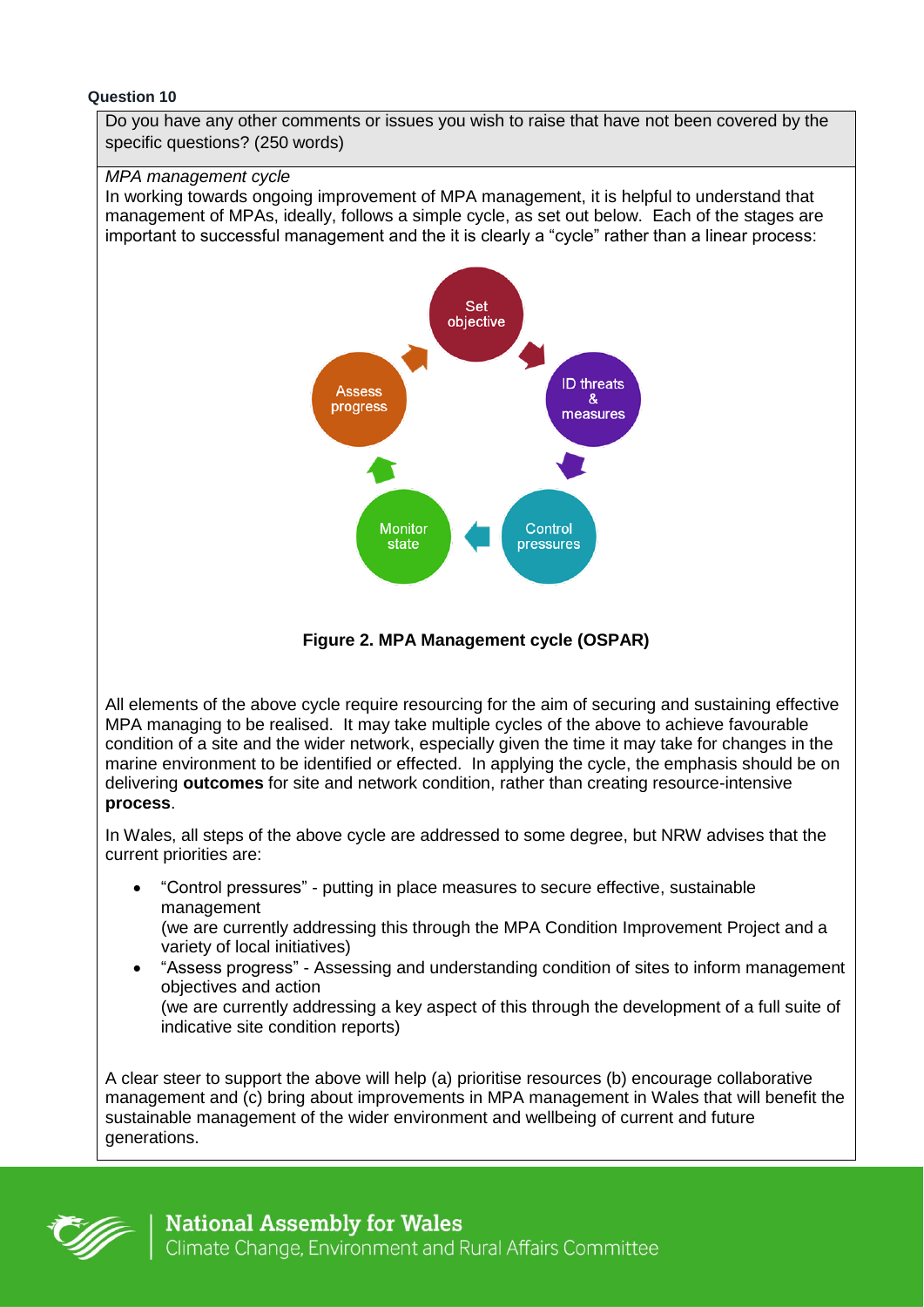# **Welsh Marine Protected Areas Network**

## **Summary**

There are 132 marine protected areas (MPAs) in Wales covering an area of 69% of Welsh inshore waters (to 12nm) and 50% of all Welsh waters (to midline). These sites rely on different underpinning legislation and they include:

- Special Areas of Conservations (SAC)
- Special Protection Areas (SPA)
- Sites of Special Scientific Interest (SSSI)
- Ramsar (Wetlands of international importance)
- Marine Conservation Zones (MCZ)

### **Background**

The term MPA is generally used for any area of sea or shore designated by law for the conservation of habitats, species or other natural features. MPAs are one of the tools to help protect and manage the marine environment and hence work towards the shared UK vision of clean, healthy, safe, productive and biologically diverse seas.

Until early February 2017 there were 128 MPAs in Wales covering 35% of Welsh seas. Following the submission of new harbour porpoise SACs and marine SPAs that number has now risen to 132 MPAs in Wales covering an area of 69% of Welsh inshore waters (to 12nm) and 50% of all Welsh waters (to midline). A draft<sup>1</sup> map of Welsh MPAs is provided in Figure 1.

Although each MPA exists as an independently qualifying site, in practice many of the sites overlap reflecting the differing legislative frameworks for protecting marine biodiversity.

### **A network of MPAs**

All of the different types of MPAs taken together form a network of sites around Wales. These sites also form part of a wider network of MPAs around the UK, and wider still in the north east Atlantic. The UK Government and devolved administrations are committed by various international agreements, European and domestic legislation, to create an ecologically coherent and well managed network of MPAs. Legislative MPA network drivers includes Marine Strategy Framework Directive and the requirements under Part V of the Marine and Coastal Access Act.

A complete list of the sites incorporating the network and their features (to 2014) can be found in the following report laid before the National Assembly for Wales in February 2014: **[MPA report](http://www.assembly.wales/Laid%20Documents/GEN-LD9645%20-%20Report%20to%20the%20National%20Assembly%20for%20Wales%20on%20Marine%20Protected%20Areas%20in%20Wales-06022014-253588/gen-ld9645-e-English.pdf)**

The map is draft due to the recent addition of new sites and it needs to be verified and standardised.



 $\overline{a}$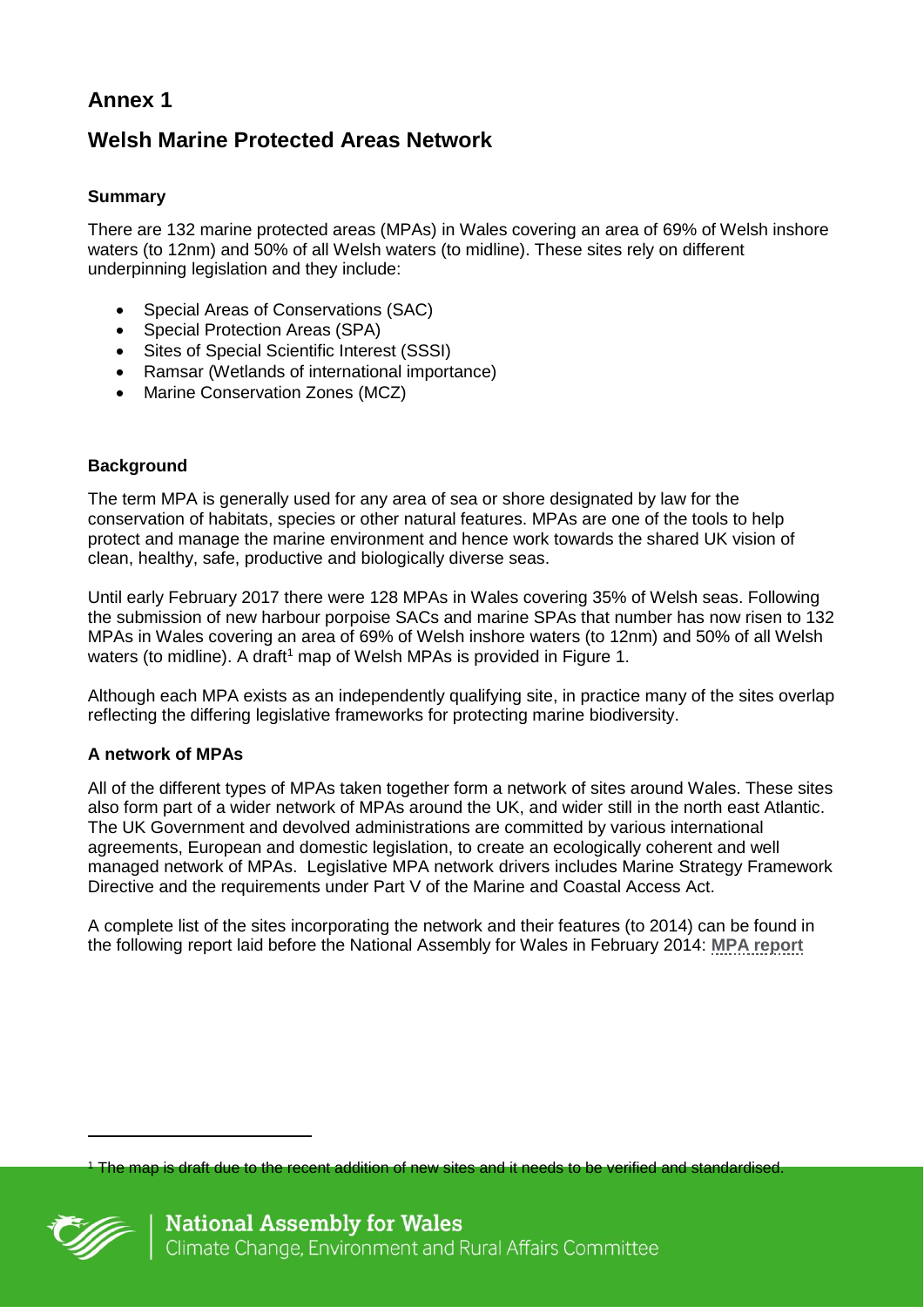**Figure 1:** Draft MPA Network in Wales, incorporating recently submitted sites (identified in the key as 'proposed sites')



**National Assembly for Wales**<br>Climate Change, Environment and Rural Affairs Committee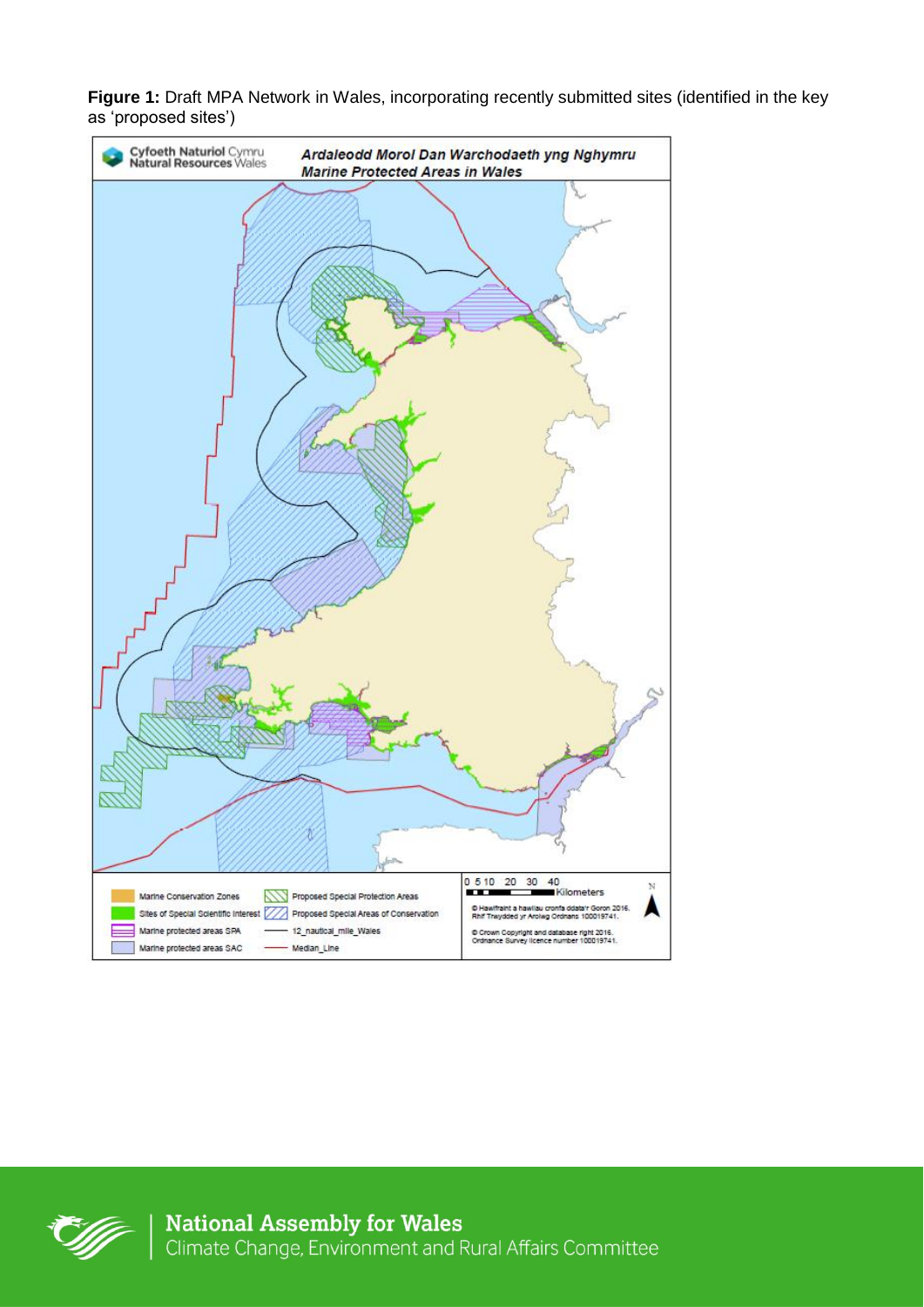# **Marine elements of the LIFE Natura 2000 Programme for Wales and the MPA Condition Improvement Project**

## **Summary**

As part of the Welsh Government and EU funded LIFE Natura 2000 Programme for Wales (completed in 2015), NRW staff and European Marine Sites (EMS) Officers (with input from other stakeholders and partners) assessed the pressures and threats on European marine sites (EMS)<sup>2</sup> in Wales and identified the actions required to address them.

NRW have initiated the MPA Condition Improvement Project and are developing a work programme to prioritise and take forward actions that can deliver tangible benefits in terms of improvement in marine feature condition, sites and the network as a whole. Five priority work areas have been identified, around which the programme is being developed (please note, not in order of impact):

- access and recreation:
- marine fisheries;
- invasive species:
- water management and issues: and
- pollution and waste.

### **Background: the LIFE Natura 2000 Programme**

The LIFE Natura 2000 Programme for Wales developed a strategic forward plan which sets out the requirements for the management and restoration of the Natura 2000 (N2K) network in Wales. The marine element of the N2K network makes up the core components of the wider network of marine protected areas in Wales. The project was led by NRW and supported by the European Union LIFE+ Nature fund. Working with specialists and other stakeholders the Programme determined the key challenges facing N2K habitats and species, and identified the actions required to address them. The overarching purpose of the Programme was to enable Wales to make significant progress towards bringing N2K habitats and species into favourable condition and help meet commitments under the EU Habitats and Birds Directives.

The LIFE N2K Programme produced Prioritised Improvement Plans (PIPs) for all N2K sites. PIPs are prioritised, costed action plans which summarise the actions needed to help improve the condition of the designated habitat and species features of the site. For EMS, NRW Conservation Officers and EMS Officers (with input from other stakeholders and partners) prioritised pressures and threats against site features and identified actions to address these based on current evidence and understanding.

In addition to site level PIPs, the LIFE N2K Programme created 11 Thematic Action Plans (TAPs) which identify priority strategic actions to address major issues and risks which have an adverse impact on N2K features across the network. Strategic actions include actions that need to be delivered, or require coordination, at national or regional level, and are designed to complement site-level actions within the PIPs.

European marine sites (EMS) refers to SACs and SPAs in the marine environment.



 $\overline{a}$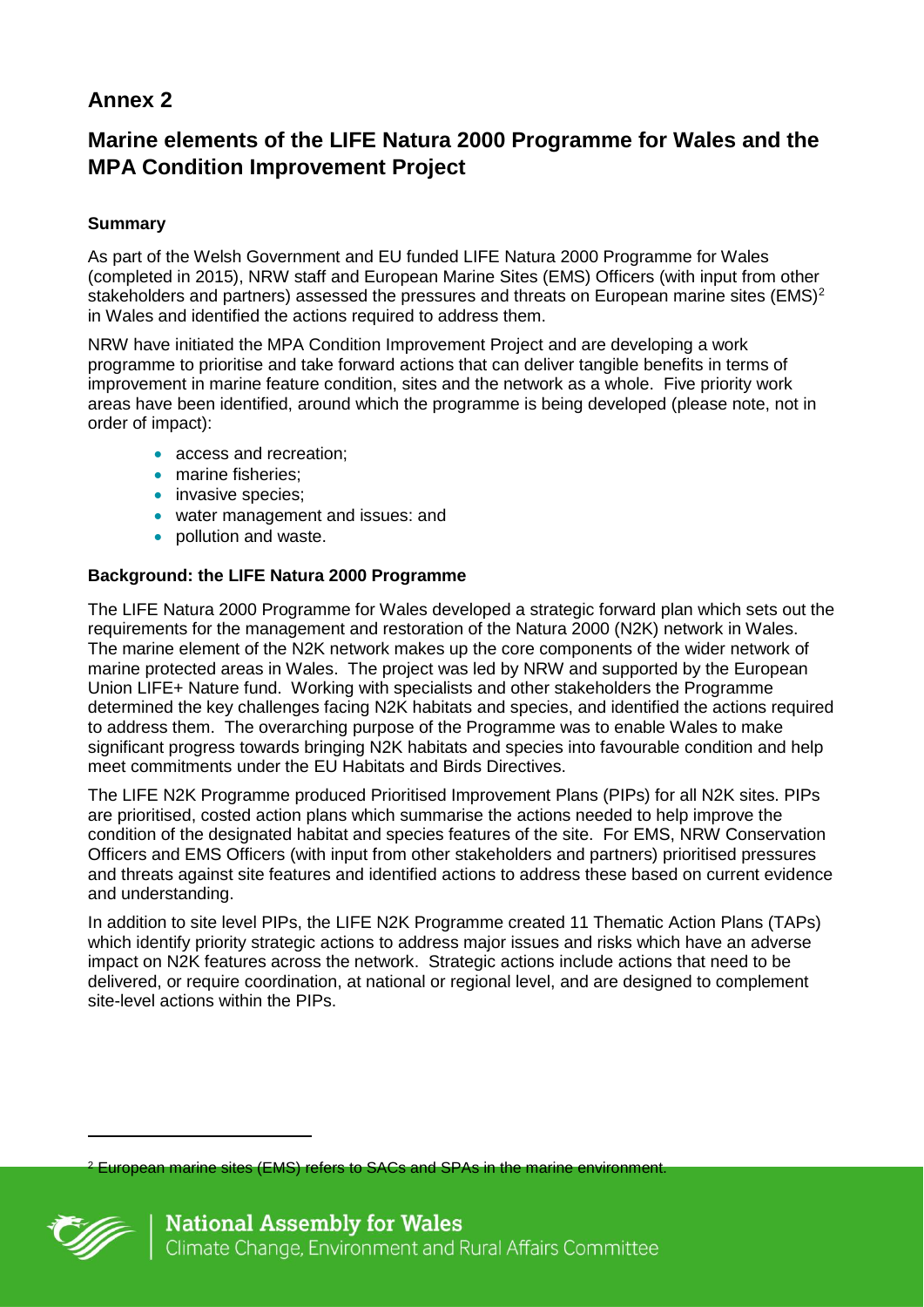### **Next steps: MPA Condition Improvement Project**

Building upon the information gathered in the LIFE N2K Programme, the overarching aim of the MPA Condition Improvement Project is to develop and deliver a prioritised work programme to focus NRW and other organisations efforts on actions that should have the greatest impact on the condition of

marine features, sites and the network as a whole. The project has identified five priority work areas (Box 1), utilising information from PIPs and TAPs, around which the work programme is being developed.

### **Box 1 Priority work areas for the MPA Condition Improvement Project**

- 1. Access and Recreation (e.g. damage to habitat features or disturbance of species features)
- 2. Water management and issues (e.g. coastal squeeze, flood & coastal erosion risk management)
- 3. Pollution and waste (e.g. marine litter and diffuse water pollution)
- 4. Marine fisheries (e.g. potting and netting activities)
- 5. Invasive species (e.g. marine non-natives)

Given the breadth of organisations identified against actions in these priority work areas, NRW staff will need to work collaboratively nationally and regionally with the identified organisations to influence, advise on, and support management action.

A key consideration in the development of the work programme is on prioritising and progressing actions under the priority work areas that can:

- 1. deliver **tangible benefits** and shared outcomes in terms of improvement in feature condition through collaborative working; and
- 2. be **delivered with existing staff resources**, given the current resource constraints and uncertainty over services within partners

Given the current resourcing challenges, sources of external grant funding are key to successful delivery of the work programme, particularly to enable the delivery of more costly / complex actions. Prioritised project proposals for external funding are currently being developed.

Progress has already been made on the delivery of actions, many of which are being taken forward through existing partnerships and some are being funded through NRW's competitive grant fund (e.g. development and dissemination of the Gwynedd marine code – Pen Llyn A'r Sarnau SAC) or directly by Welsh Government (e.g. Welsh Assessing Fisheries Activities Project).

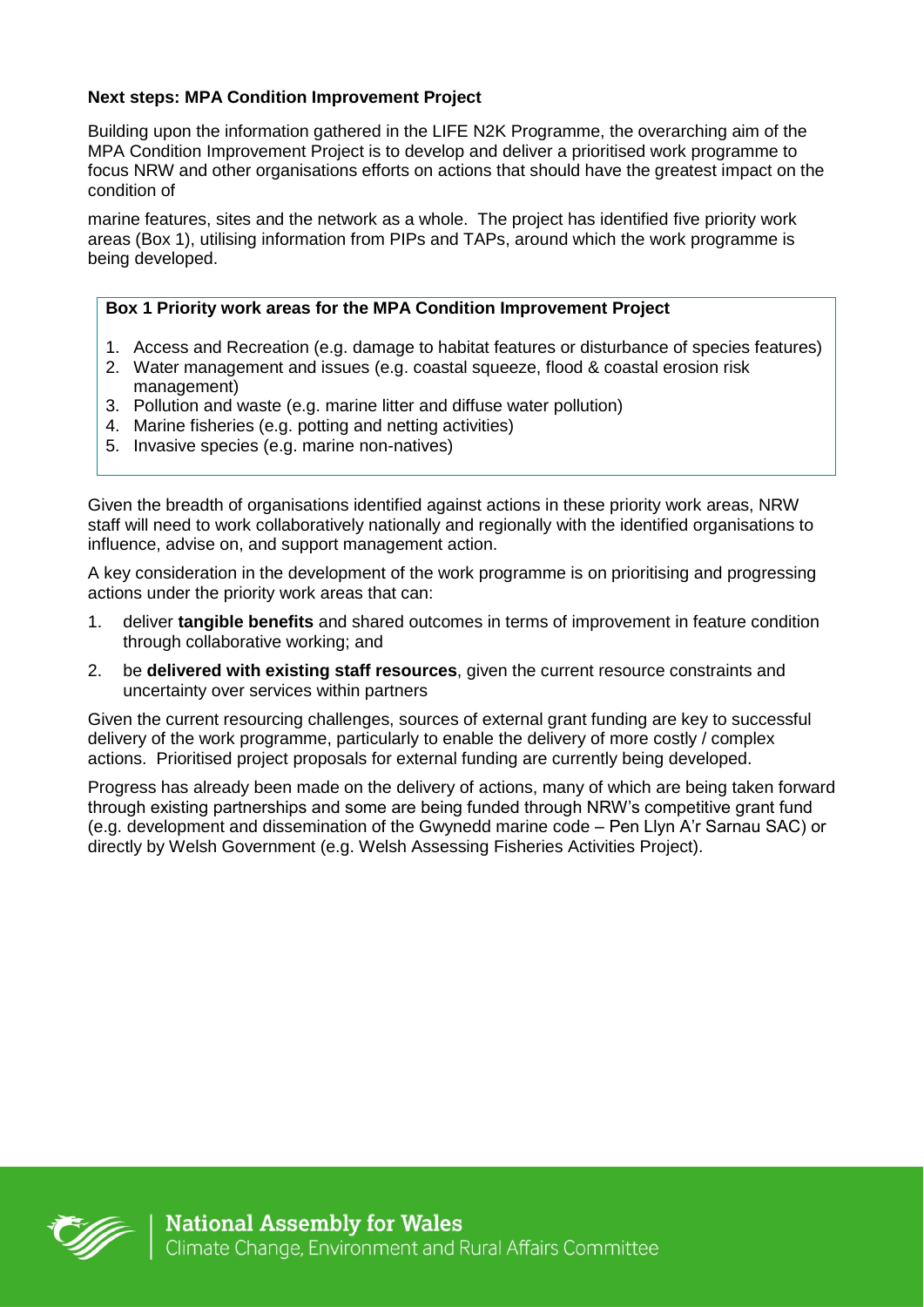# **Marine protected area management effectiveness reporting to OSPAR**

## **Background**

OSPAR<sup>3</sup> defines management effectiveness as the degree to which management actions are achieving the goals and objectives agreed for a protected area. The approach proposed by OSPAR reviews the implementation of management actions, recognising that, ultimately, the success of management of the OSPAR marine protected area (MPA) network will be linked to the achievement of the conservation objectives for the features of individual MPAs.

The management effectiveness reporting takes the form of a questionnaire. The questionnaire is completed for every MPA that forms part of the OSPAR NE Atlantic MPA network. In Wales this includes marine SACs and SPAs (see Table 1). There are two broad themes addressed in the questionnaire, each with two main questions:

- Consider implementation of the MPA management cycle:
	- a. Is the MPA management documented?
	- b. Are the measures to achieve the conservation objectives being implemented?
- Review whether the MPA is meeting its conservation objectives:
	- c. Is monitoring in place to assess if measures are working?
	- d. Is the MPA moving towards or has it reached the conservation objectives?

This is a new management effectiveness assessment and reporting process with the first report to OSPAR submitted in 2016. The approach was designed to be a light touch and high level assessment. The assessment is co-ordinated for the UK by JNCC and guidance has been produced at the UK level for Statutory Nature Conservation Bodies (SNCBs), with direct input from NRW.

## **Delivering the management effectiveness assessment**

The first assessment was carried out by a task and finish group of NRW staff. The assessment format was limited to four possible one word answers to the questions and a comment section of 250 characters only.

Wales shares two cross-border site with England. For these sites, NRW reported on the Dee SPA and SAC while Natural England (NE) is reported on Liverpool Bay SPA, and the Severn SAC and SPA.

The summary assessment for Welsh sites is contained in Table 1.

The Welsh assessment was submitted to JNCC by the end of July 2016 with the UK response submitted to OSPAR by October 2016. No follow-on reporting cycle has been defined.

## **Conclusion**

The overall conclusion of the assessment was that Welsh sites are being 'partially' managed, meaning that we could not answer yes to all four questions. NRW is satisfied that this is a fair representation of how Welsh OSPAR MPAs are currently managed. The 'partial' result reflects the

<sup>3</sup> OSPAR (the Oslo and Paris convention) is the mechanism by which 15 Governments & the EU cooperate to protect the marine environment of the North-East Atlantic. The UK have signed up to the OSPAR convention, which commits us to certain reporting and assessment obligations including reporting on the effectiveness of MPA management.



-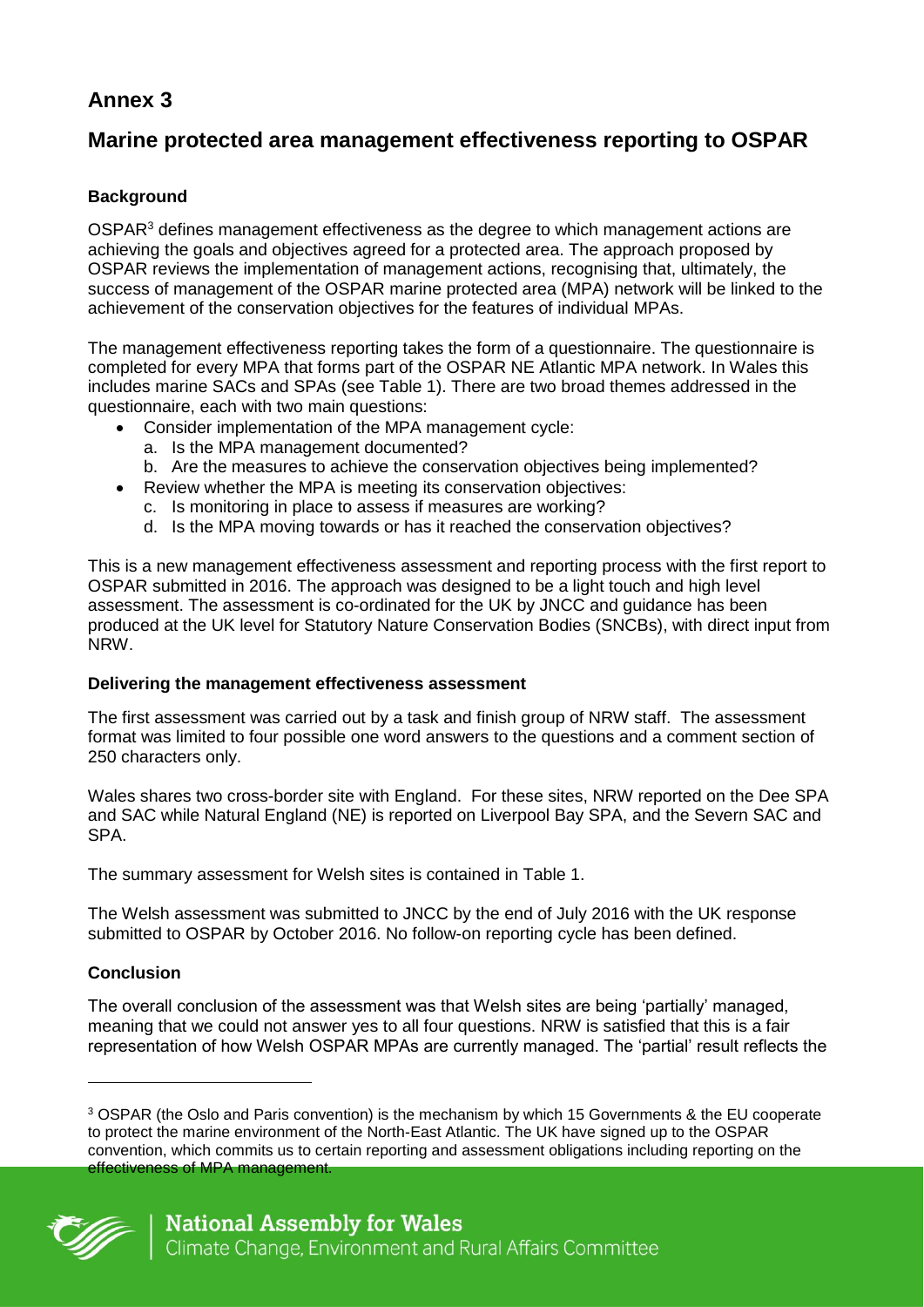fact that some management mechanisms are in place but there is still progress to be made variably across the network. This result was in line with other sites across the UK. This information has fed into an OSPAR wide report which will be published later in 2017

It is not known exactly how OSPAR will present this information in their report later in 2017, however JNCC have indicated that it is likely to be very high level with no individual site data being displayed. As this is the very first assessment of management effectiveness of OSPAR sites, future iterations may change dependant on how the various countries complete the assessment and the reaction to the results.

**Table 1:** Summary table of OSPAR assessment for Welsh Sites (without comments section).

| <b>Welsh OSPAR</b>                                                                    | a. Is the MPA             | b. Are the                                                                     | c. Is                                                                 | d. Is the MPA                                                          |
|---------------------------------------------------------------------------------------|---------------------------|--------------------------------------------------------------------------------|-----------------------------------------------------------------------|------------------------------------------------------------------------|
| <b>Sites</b>                                                                          | management<br>documented? | measures to<br>achieve the<br>conservation<br>objectives being<br>implemented? | monitoring<br>in place to<br>assess if<br>measures<br>are<br>working? | moving towards<br>or has it reached<br>its conservation<br>objectives? |
| <b>Burry Inlet</b>                                                                    | Yes                       | Partial                                                                        | Partial                                                               | Partial                                                                |
| Bae Caerfyrddin /<br>Carmarthen Bay                                                   | Yes                       | Partial                                                                        | Partial                                                               | Yes                                                                    |
| Cardigan Bay / Bae<br>Ceredigion                                                      | Yes                       | Partial                                                                        | Partial                                                               | Partial                                                                |
| Carmarthen Bay and<br>Estuaries / Bae<br>Caerfyrddin ac<br>Aberoedd                   | Yes                       | Partial                                                                        | Partial                                                               | Partial                                                                |
| Dee Estuary / Aber<br><b>Dyfrdwy</b>                                                  | Yes                       | Partial                                                                        | Partial                                                               | Partial                                                                |
| Glannau Aberdaron<br>and Ynys Enlli /<br><b>Aberdaron Coast</b><br>and Bardsey Island | Yes                       | Partial                                                                        | Partial                                                               | Yes                                                                    |
| Glannau Môn: Cors<br>heli / Anglesey<br>Coast: Saltmarsh                              | Yes                       | Partial                                                                        | Partial                                                               | Partial                                                                |
| Grassholm                                                                             | Yes                       | Partial                                                                        | Yes                                                                   | Yes                                                                    |
| Kenfig / Cynffig                                                                      | Yes                       | Partial                                                                        | Partial                                                               | <b>No</b>                                                              |
| Limestone Coast of<br>South West Wales /<br>Arfordir Calchfaen<br>de Orllewin Cymru   | Yes                       | Partial                                                                        | Partial                                                               | Yes                                                                    |

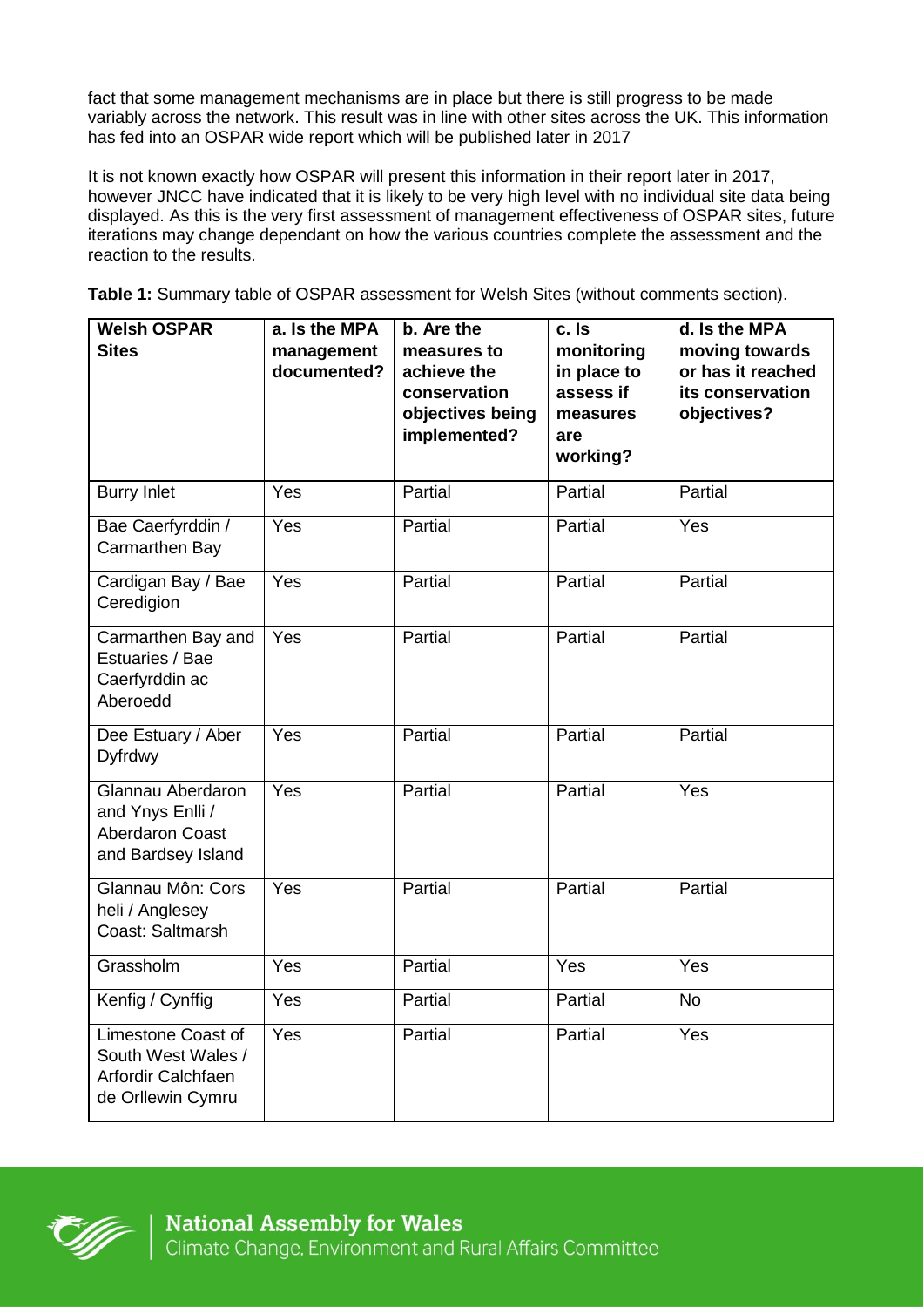| Pembrokeshire<br>Marine / Sir Benfro<br>Forol              | Yes | Partial | Partial | Partial |
|------------------------------------------------------------|-----|---------|---------|---------|
| Pen Llyn a'r Sarnau<br>/ Lleyn Peninsula<br>and the Sarnau | Yes | Partial | Partial | Partial |
| The Dee Estuary                                            | Yes | Partial | Partial | Partial |
| Traeth Lafan / Lavan<br>Sands, Conway Bay                  | Yes | Partial | Partial | Partial |
| Y Fenai a Bae<br>Conwy / Menai Strait<br>and Conwy Bay     | Yes | Partial | Partial | Partial |

*Allowed answers to questions: Yes, No, partial, Unknown, No response. A Yes or No for question d was usually where there was one marine feature.*

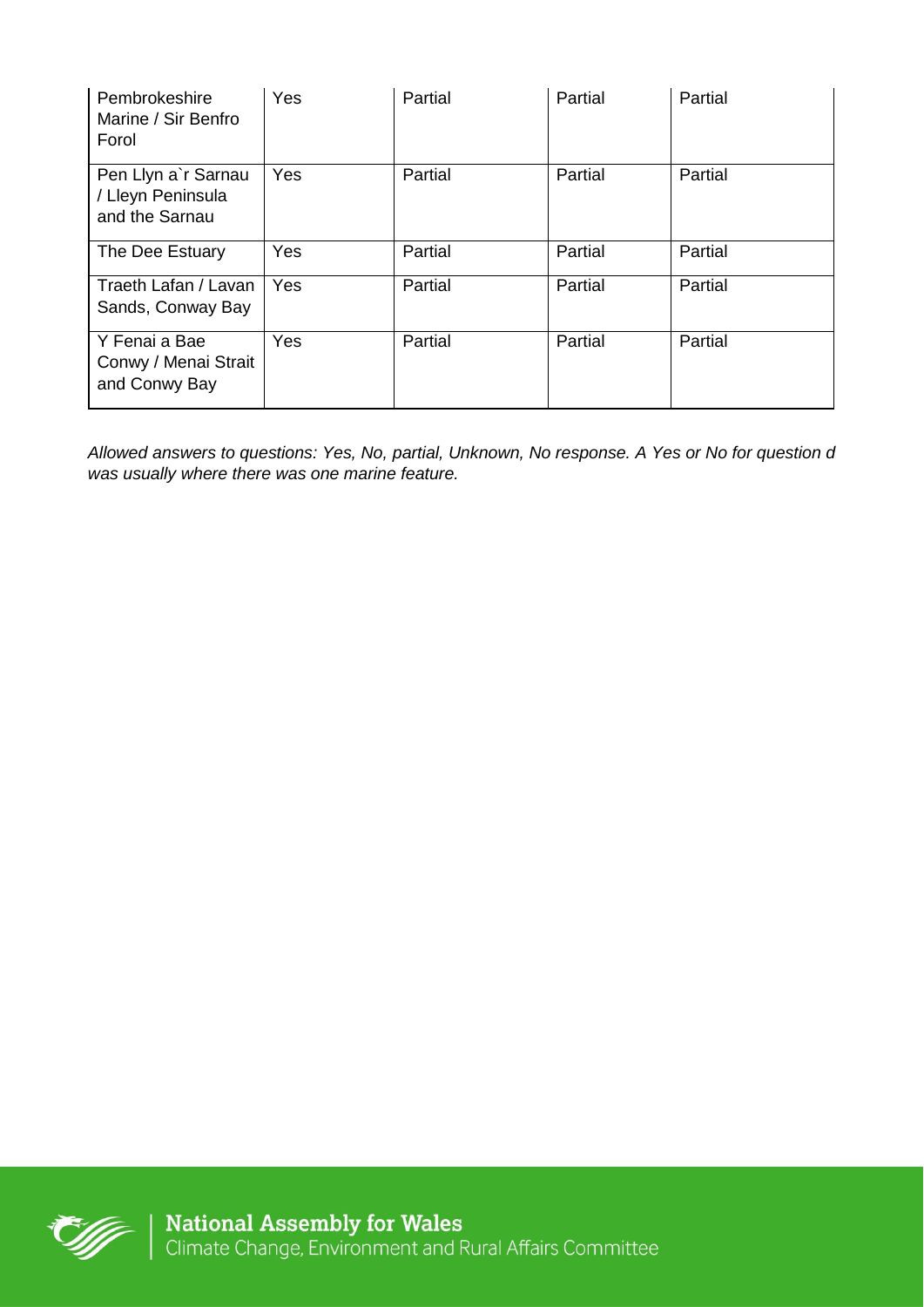# **Marine Protected Areas Network: Gap Analysis 2016**

## **Summary**

An analysis of the marine protected area (MPA<sup>4</sup>) network has recently been carried out by JNCC to identify whether it meets criteria for an ecologically coherent network. The results, including gaps in the current network, was presented to Welsh Government's Wales Marine Strategic Advice Group, which includes a number of marine stakeholders, on the 6<sup>th</sup> October 2016.

### **Introduction**

Wales, alongside the rest of the UK, has a number of obligations for the protection of marine habitats and species that require us to contribute to a network of MPAs. They include:

- The Marine Strategy Framework Directive.
- The Marine and Coastal Access Act 2009.
- The Oslo and Paris Convention (OSPAR).
- The Convention on Biological Diversity.

Welsh Government commissioned JNCC to carry out an analysis of the contribution Welsh MPAs make to an ecologically coherent network of MPAs in waters around Wales.

NRW worked with JNCC to ensure the most up to date data was used and to identify which habitats and species were considered protected within the existing network of MPAs in Welsh waters.

The gap analysis used principles adopted by the UK government to assess whether our current network of MPAs is sufficient. These principles include range, resilience, proportion and connectivity. Specifically the gap analysis assessed whether the current network includes:

- $\bullet$  At least 10% of each broadscale habitat<sup>5</sup>
- At least 2 replicates of each broadscale habitat
- At least 3 replicates of each habitat or species of conservation importance<sup>6</sup>
- MPAs with similar habitat types are less than 80km apart

The assessment was done for several different regional and administrative boundaries:

- Regional Seas
- Wales inshore and offshore waters
- Wales inshore territorial waters (to 12nm)

### **Methods**

Data analysis was complex and involved using multiple GIS datasets including habitat maps and MPA feature maps. Additional MPA site level knowledge was also required to ascertain whether each habitat or species was offered protection by each MPA.

and OSPAR threatened and declining habitats and species



 $\overline{a}$ 

<sup>4</sup> Marine protected areas include the sites: Special Conservation Areas (SAC), Special Protection Areas (SPA), Special Sites of Scientific Interest (SSSI), Ramsar sites and Marine Conservation Zones (MCZ)

<sup>5</sup> Broadscale habitats are determined at the habitat classification level of 'subtidal sand', 'high energy deep water rock' etc.

<sup>&</sup>lt;sup>6</sup> These are derived from Section 42 habitats and species (NERC Act) now transposed into Section  $\frac{1}{\sqrt{7}}$  of Environment Act (Wales),